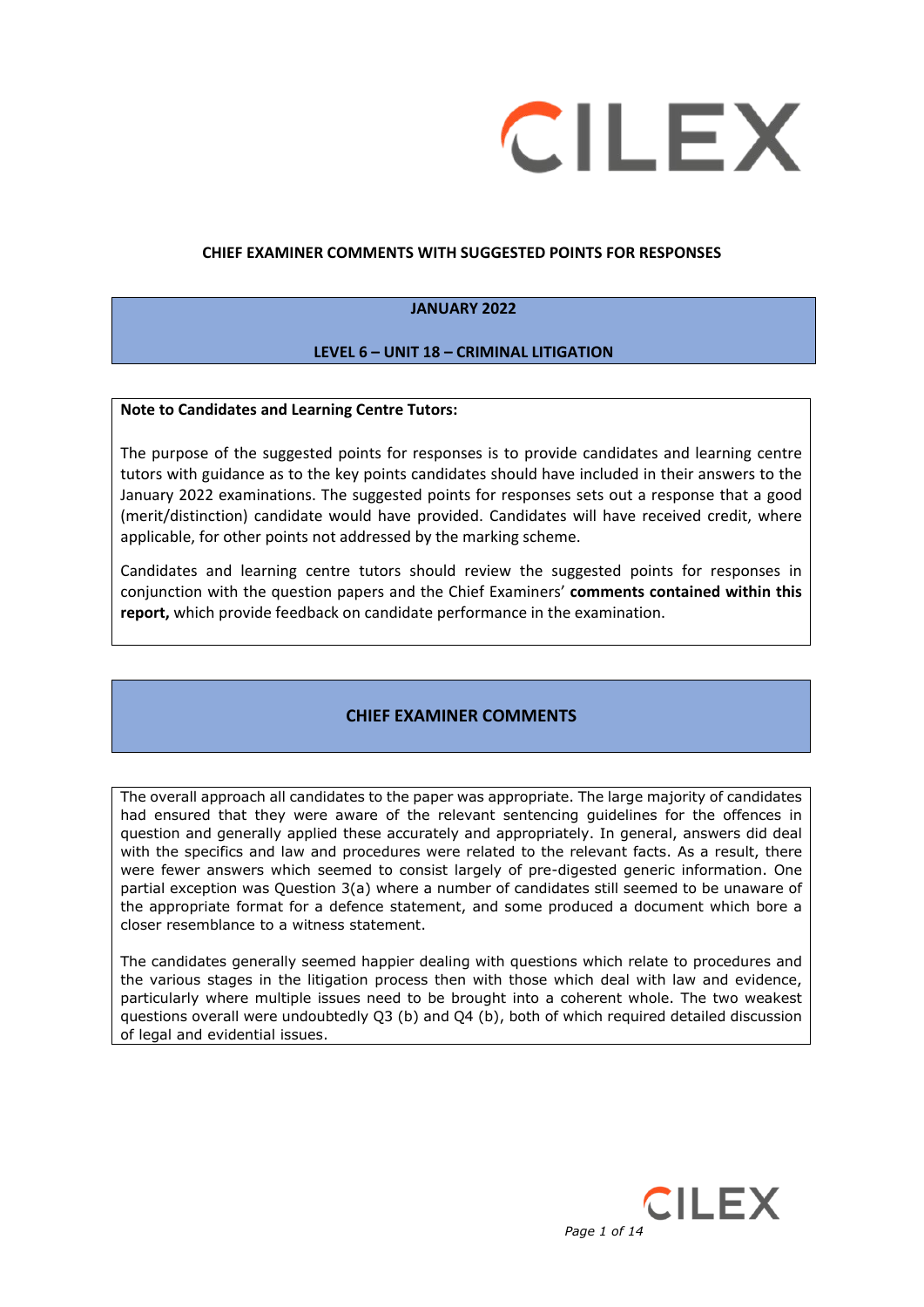### **Question 1(a)**

This was well answered by most candidates, with a significant number achieving full marks. Marks were lost by failing to identify the full consequences of not accepting a VIPER procedure or inaccuracy or omission in describing the procedure.

# **(b)**

Some candidates went into excessive detail on the general interview process. However, the main reason why marks were lost was candidates merely mentioning the need for an appropriate adult without considering who would, and would not be an appropriate adult in this particular case, and/ or omitting to mention that the appropriate adult is not bound by confidentiality.

# **(c)**

Candidates were better at recognising the salient facts which were relevant, in particular the youth of the defendant, the fact that answering questions would lead to selective answering because of the need to avoid giving certain information. Weaker answers where those which did not apply this information.

# **(d)**

Some candidates appeared unaware of the change in the law whereby the Youth Court can now commit for sentence. Some answers did not deal properly with the involvement of an adult Co accused, in particular failing to stress that the juvenile would still be dealt with in the Youth Court unless the interest of justice demanded otherwise. Most candidates applied the sentencing guidelines, some failed to give sufficient weight to the reduction appropriate for a juvenile of this age as compared to an adult.

# **Question 2(a)**

This question was generally well answered. Candidates generally identified the correct procedure and explained the factors to be taken into account in the allocation decision. Most candidates also looked at the offences in the light of the sentencing guidelines, although not always completely accurately. Additional issues such as bail, legal aid and reporting restrictions were generally not referred to.

# **(b)**

The majority of candidates correctly identified but this involved the offence of absconding, although a minority confused this with breach of bail conditions, and a different minority displayed some confusion as to the consequences of the offence as opposed to the breach. Candidates generally dealt well with the concept of reasonable excuse and immediate advice to the client, although relatively few went on to consider the likely outcome of the subsequent hearing in terms of the ongoing remand.

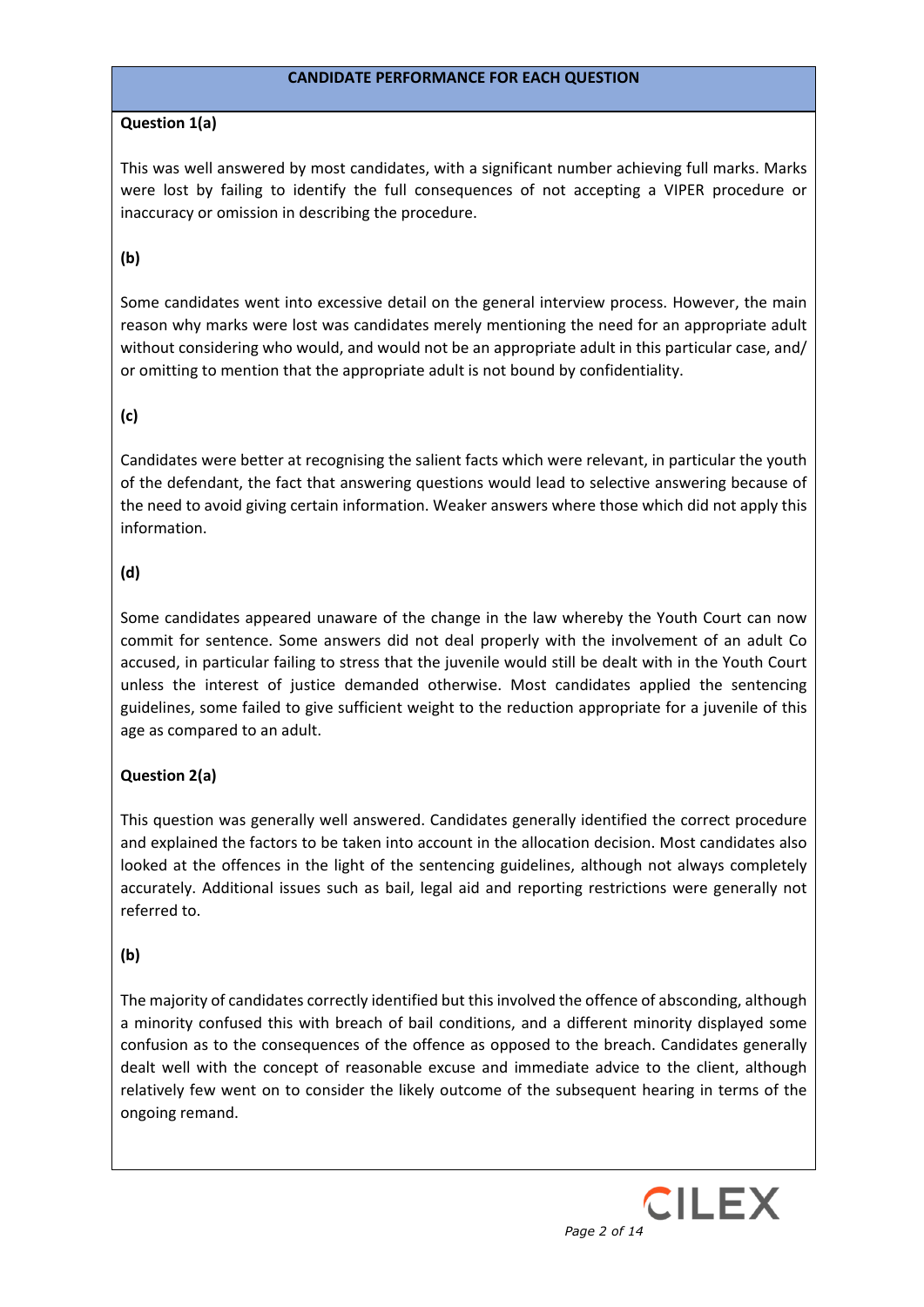# **2(c)**

Most candidates recognise the possible availability of a video link, but relatively few addressed the potential difficulties of arranging this given the location of the witness. The discussion of admitting the evidence as hearsay was somewhat variable. A number of candidates did not look at the precise criteria for admission under the criminal justice act, and some were over optimistic as to the possibility of admission with consent.

# **(d)**

Virtually all candidates recognised that this raised ethical issues. The majority correctly identified that the specific issue was the requirement not to mislead the court. A minority of candidate's were too quick to conclude that it was no longer possible to represent the client, or that the point already been reached when the client could only be represented by putting the prosecution to proof. The situation was more nuanced.

# **Question 3(a)**

As noted above, some candidates only provided information relevant to the offence of handling the jewellery. Some candidates still appear unfamiliar with the format required for such statements. Some candidates also erred on the side of providing excessive detail, in some cases virtually providing a witness statement. Most candidates did identify that the case turned on mistaken identity and focused on matters relevant to that and to the alibi.

### **(b)**

Again as noted above, some candidates treated this as relating only to issues relating to the former co-accused. There are a considerable number of issues that require discussion, in particular what the actual issue is between prosecution and defence, namely mistaken identity in relation to the jewellery and lack of *mens rea* in relation to the motorcycle. There needed to be a discussion of the Turnbull guidelines and their applicability to the facts of the case, there are issues in relation to adverse inferences from the no comment interview when the defendant is now relying on an alibi. The prosecution would be unlikely to obtain leave to reduce the bad character of the defendant as related to a matter in issue, as the record relates to different types of offence which do not involve dishonesty. It would be necessary to establish whether or not the former co-accused, who is of course now a competent and compellable witness for the prosecution, is himself of bad character. Cross examination of this witness will inevitably involve imputations of lying.

### **Question 4 (a)**

This was generally well answered, with many candidates securing full marks. Issues relating to means were better handled in those relating to merits, with some candidates failing to recognise loss of reputation, and others who recognise the risk of a custodial sentence not explaining exactly why this offence might attract a custodial sentence.

**(b)** 

Some candidates completely missed the point of this question or demonstrated an inability to deal with the issues. A number who did address what self-defence amounts to failed to distinguish

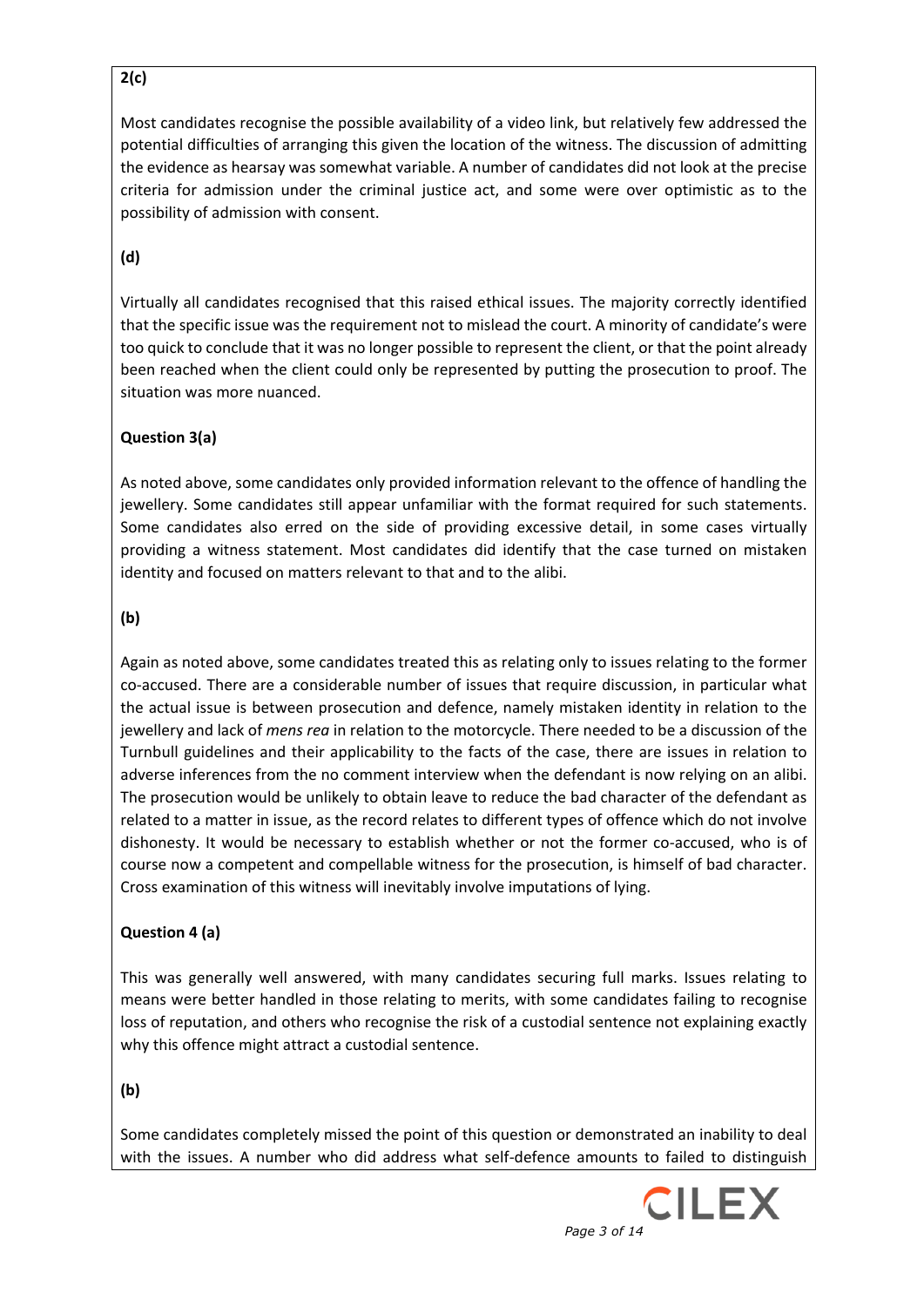between those aspects where the situation had to be assessed on the basis of what the defendant honestly believed the situation to be, and those where the test was what was reasonable. Some answers failed to explain the incidents of the burden of proof. The defence has to raise the issue of self-defence so that it becomes live, but the full legal and evidential burden then shifts to the prosecution to the criminal standard.

# **4(c)**

Most candidates identified a number of the issues that could be brought out, in particular the potential impact on the defendant's mother. The potential for incorporating anger management interventions in a community order was not always identified, and some answers did not fully recognise the need to mitigate against custody, and therefore to argue for a suspended sentence if the custody threshold was crossed.

# **(d)**

The majority of candidates correctly identified that the appropriate appeal was under s 108 Magistrates Courts Act to the Crown Court by way of retrial. The potential risk of a higher sentence if the appeal was unsuccessful was not always appreciated or mentioned. A smaller minority than usual wrongly addressed an appeal from the Crown Court to the Court of Appeal.

# **SUGGESTED POINTS FOR RESPONSE**

# **LEVEL 6 – UNIT 18 – CRIMINAL LITIGATION**

| <b>Question</b><br><b>Number</b> | <b>Suggested Points for Responses</b>                                                                                                                                                                                                                                                                                                                                                                                                                                                                                                                                                                                                                                                                                                                                                                                                                                                                                                                                                                                                                                                                                                                                                                                                                                               | <b>Max</b><br><b>Marks</b> |
|----------------------------------|-------------------------------------------------------------------------------------------------------------------------------------------------------------------------------------------------------------------------------------------------------------------------------------------------------------------------------------------------------------------------------------------------------------------------------------------------------------------------------------------------------------------------------------------------------------------------------------------------------------------------------------------------------------------------------------------------------------------------------------------------------------------------------------------------------------------------------------------------------------------------------------------------------------------------------------------------------------------------------------------------------------------------------------------------------------------------------------------------------------------------------------------------------------------------------------------------------------------------------------------------------------------------------------|----------------------------|
| 1(a)                             | Where, as here, there is a known and available suspect an identification<br>procedure should be undertaken unless there is reason to believe that it<br>would not have any utility.<br>VIPER is the preferred option as it is considered the most objective<br>method and least likely to produce anomalous results.<br>The VIPER procedure is under the control of an independent<br>identification officer.<br>Eight standardised video clips of comparators together with a similar<br>standardised video clip of the suspect will be shown to each witness<br>separately. The comparators should be chosen to resemble the suspect.<br>Any distinguishing marks such as scars or tattoos can be digitally removed<br>or replicated on all images.<br>The defence is entitled to see the initial descriptions given by the<br>intended witnesses and is also entitled to make representations about<br>the suitability of the comparator videos.<br>The defendant must consent, but if consent is withheld the police may<br>proceed to alternative, potentially more prejudicial forms of<br>identification such as the use of covert video material or a group<br>identification.<br>A refusal to consent can be given in evidence and may give rise to<br>adverse inferences. | 7                          |

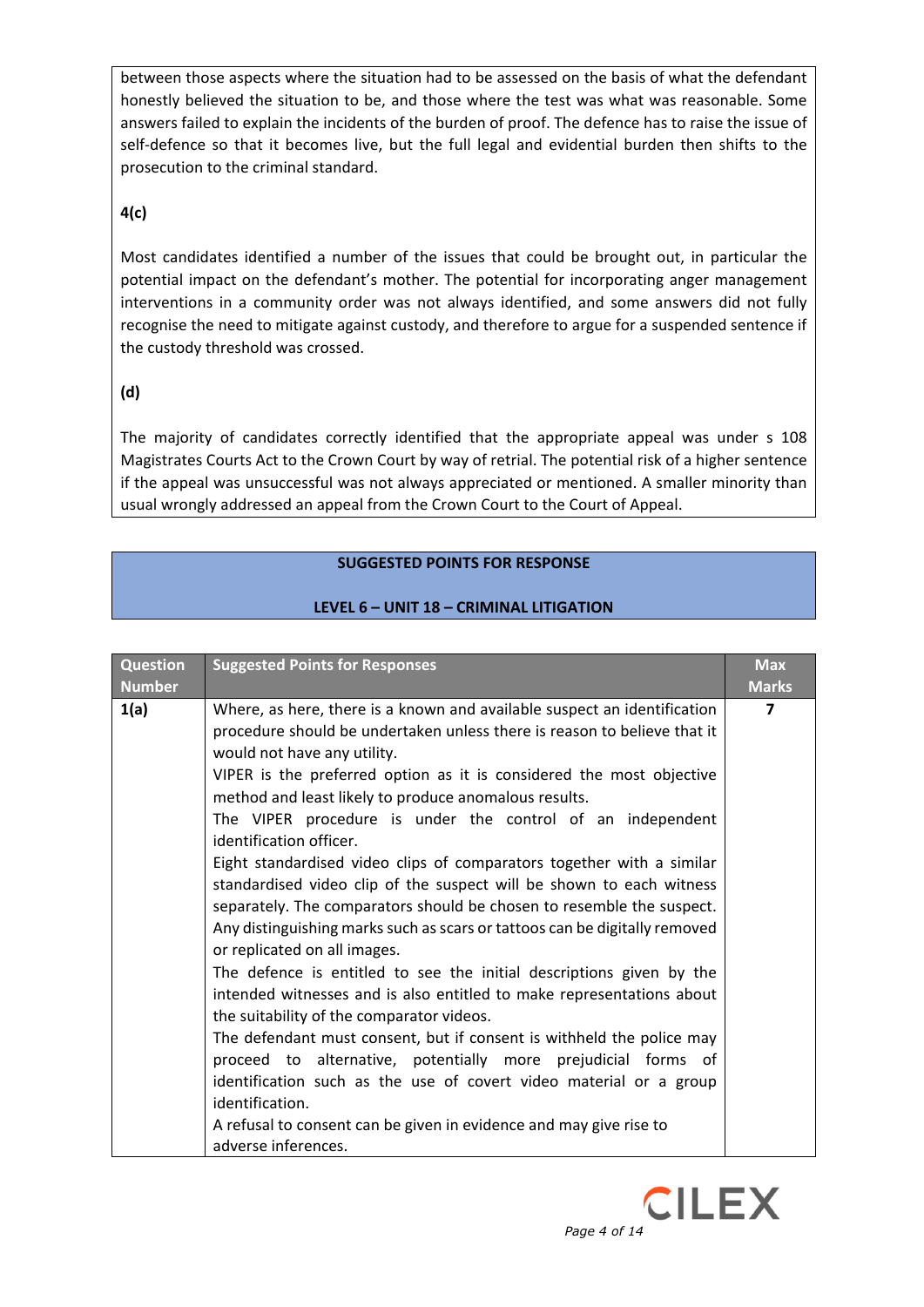|      | <b>CILEX</b>                                                                                                                                         |   |
|------|------------------------------------------------------------------------------------------------------------------------------------------------------|---|
|      | is no indication at this stage that Karl Lovell can be regarded as                                                                                   |   |
| 1(d) | As this is not a charge of homicide or serious firearms offence and there                                                                            | 9 |
|      | The ultimate decision is for the client.                                                                                                             |   |
|      | recommended if Karl Lovell is particularly confident and resilient.                                                                                  |   |
|      | of any other involvement. Giving full answers would only be                                                                                          |   |
|      | although this may simply amount to an admission of presence and denial                                                                               |   |
|      | appear to be to give a no comment interview with prepared statement,                                                                                 |   |
|      | element of mitigation in that respect. The appropriate advice would                                                                                  |   |
|      | admission in relation to the bladed article does provide context and an                                                                              |   |
|      | case in relation to the malicious wounding, and while amounting to an                                                                                |   |
|      | he is disclosed in his instructions this would weaken to some extent the                                                                             |   |
|      | injuries and the DNA evidence clearly associates him with the knife. If he<br>were to give answers or include a prepared statement the material that |   |
|      | Here it appears that Karl Lovell has been identified as responsible for the                                                                          |   |
|      | on record at this stage and then giving a no comment interview.                                                                                      |   |
|      | statement setting out those matters which the defendant wishes to put                                                                                |   |
|      | This adverse consequence can be mitigated by drafting a prepared                                                                                     |   |
|      | expected to have disclosed in interview.                                                                                                             |   |
|      | subsequently raised by the defendant which he could reasonably be                                                                                    |   |
|      | invite the court to draw adverse inferences from silence if matters are                                                                              |   |
|      | However, it does raise the possibility that the prosecution will seek to                                                                             |   |
|      | incrimination.                                                                                                                                       |   |
|      | Giving a no comment interview avoids any possibility of self-                                                                                        |   |
|      | matters that are not presently known to the police.                                                                                                  |   |
|      | demanding and there is a risk of self-incrimination or disclosure of                                                                                 |   |
|      | previous experience of police interview, the experience can be                                                                                       |   |
|      | However, particularly for a defendant such as Karl Lovell with no                                                                                    |   |
|      | inferences for nondisclosure.                                                                                                                        |   |
|      | which are mentioned cannot subsequently be the subject of adverse                                                                                    |   |
|      | this may even result in the police taking no further action. Any matters                                                                             |   |
|      | on record at the earliest opportunity. If he has a convincing explanation                                                                            |   |
|      | assessment of the defendant by the court at any trial.<br>Answering all questions allows the defendant to put his version of events                  |   |
|      | shiftiness or wishing to conceal matters which will be likely to affect the                                                                          |   |
|      | Answering selectively is tactically unwise. It gives an impression of                                                                                |   |
|      | questions or to answer none by giving a "no comment" interview.                                                                                      |   |
| 1(c) | There are in effect two viable approaches, namely to answer all                                                                                      | 6 |
|      | confidential legal advice by pausing the interview.                                                                                                  |   |
|      | The legal representative will be able to intervene if appropriate and give                                                                           |   |
|      | interview is prolonged should take account of the suspect's age.                                                                                     |   |
|      | The requirement to provide regular rest and refreshment breaks if the                                                                                |   |
|      |                                                                                                                                                      |   |
|      | recording being made and under caution.                                                                                                              |   |
|      | The appropriate adult is not subject to any duty of confidentiality.<br>Generally the interview will take place as normal with an audio              |   |
|      |                                                                                                                                                      |   |
|      | independent person such as a social worker may be utilised.                                                                                          |   |
|      | sister would be an appropriate family member, but in her absence an                                                                                  |   |
|      | police that one of them is invited to be present should be resisted. His                                                                             |   |
|      | interview. As he is estranged from his parents any suggestion by the                                                                                 |   |
| 1(b) | As Karl Lovell is a juvenile an appropriate adult must be present at the                                                                             | 6 |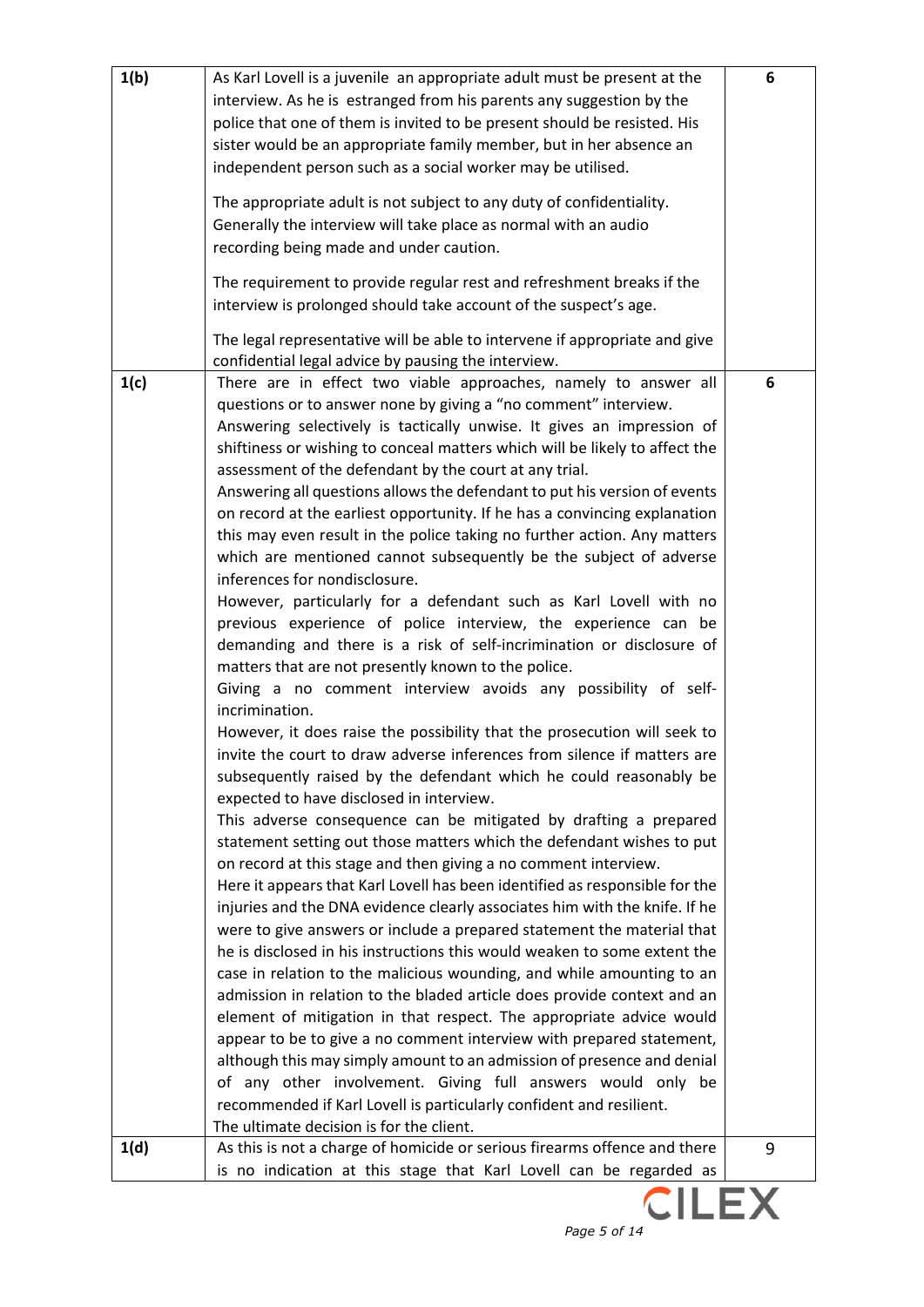| <b>Question 1 Total:</b>                                                         | 28 marks |
|----------------------------------------------------------------------------------|----------|
| sending or committal to the Crown Court appears unlikely.                        |          |
| it within the two-year maximum of a Detention and Training Order so              |          |
| very substantially because of age to approximately one third. This brings        |          |
| custody but this can here be reduced in relation to good character and           |          |
| role in group activity. The entry point for an adult would be 4 or 5 years       |          |
| grave and Lovell appears to have played something other than a leading           |          |
| category A3, as there is no indication that the wound is particularly            |          |
| regarded as a "highly dangerous" weapon which would take it into                 |          |
| fall within category B3 of the sentencing guidelines unless the knife is         |          |
| Here the more serious offence of wounding with intent would appear to            |          |
| the Youth Court are insufficient.                                                |          |
| full knowledge of the circumstances where it appears that the powers of          |          |
| tried in the Youth Court and the defendant committed for sentence with           |          |
| As a result there is strong guidance that the case should be retained and        |          |
| is dangerous and liable to be sentenced pursuant to s 255 of the Code.           |          |
| appropriate or that there is now evidence to indicate that the defendant         |          |
| Crown Court if it considers that a sentence pursuant to s 250 is                 |          |
| of election. However, the Youth Court can commit for sentence to the             |          |
| not guilty plea. The decision is for the court and the juvenile has no right     |          |
| Training Order he may be sent to the Crown Court whether on a guilty or          |          |
| significantly in excess of the two-year maximum of a Detention and               |          |
| sentence for a grave crime pursuant to s 250 of the Sentencing Code              |          |
| If the court is satisfied that the juvenile is likely to receive a custodial     |          |
| take place in the magistrates court.                                             |          |
| guilty and the adult is to be tried in the magistrates court, a joint trial will |          |
| a separate trial in the Youth Court even in this case. If both plead not         |          |
| of justice to do so, although the court should consider the advantages of        |          |
| not guilty plea he may be sent to the Crown Court if it is in the interest       |          |
| the Crown Court or elects Crown Court trial and the juvenile indicates a         |          |
| and the allocation decision in relation to the adult. If the adult is sent to    |          |
| disposal of the case will depend on the pleas entered by each defendant          |          |
| appearance may take place in the adult magistrates court. The further            |          |
| However, as Karl Lovell is jointly charged with an adult the initial             |          |
| and has the full range of sentencing options available to it.                    |          |
| the Youth Court. This court is specially equipped to deal with juveniles         |          |
| dangerous there is a strong expectation that his case will be dealt with in      |          |

| <b>Question</b><br><b>Number</b> | <b>Suggested Points for Responses</b>                                                                                                                                                                                                                                                                                      | <b>Max</b><br><b>Marks</b> |
|----------------------------------|----------------------------------------------------------------------------------------------------------------------------------------------------------------------------------------------------------------------------------------------------------------------------------------------------------------------------|----------------------------|
| 2(a)                             | Handling stolen property is an either way offence.<br>The initial appearance will be in the magistrates court for plea before<br>venue and mode of trial.<br>The charges will be put to Joe Clarke and he will be asked to indicate a<br>plea.<br>On indicating a not guilty plea the court will proceed to mode of trial. | 9                          |
|                                  | Initially, the court must decide whether trial on indictment or summary<br>trial is more suitable.                                                                                                                                                                                                                         |                            |

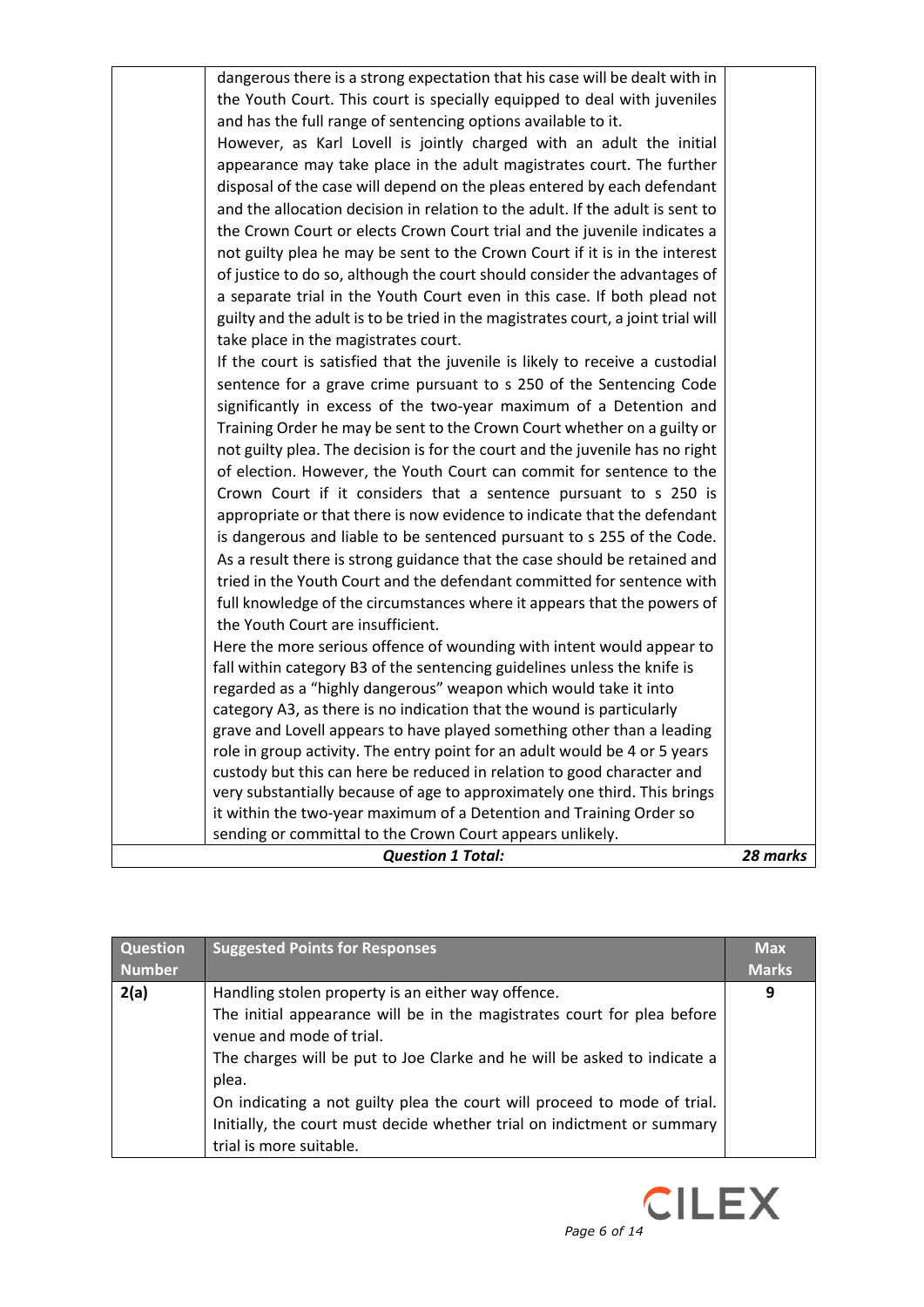|      | It will take into account previous convictions disclosed by the prosecution     |   |
|------|---------------------------------------------------------------------------------|---|
|      | and any representations by prosecution or defence, but must treat the           |   |
|      | offence as being at least a serious as represented by the prosecution.          |   |
|      | Generally the primary consideration is whether the magistrates court has        |   |
|      | sufficient powers of sentencing. It can impose a maximum of six months          |   |
|      | imprisonment for anyone offence and an aggregate of 12 months                   |   |
|      | imprisonment for two or more either way offences. The court must take           |   |
|      | into account the official sentencing guidelines.                                |   |
|      | Here the guideline for the more serious offence of handling the rings           |   |
|      | places the offence in category A2 as these are high-value goods which are       |   |
|      | the proceeds of a very recent robbery. The entry point is three years           |   |
|      | custody.                                                                        |   |
|      | It is highly likely that the magistrates will decline jurisdiction and send the |   |
|      | case to the Crown Court.                                                        |   |
|      |                                                                                 |   |
|      | In the perhaps unlikely event that the magistrates consider the case to         |   |
|      | fall within a lower category and accepting jurisdiction Joe Clarke has the      |   |
|      | option of election of trial at the Crown Court. He would need to consider       |   |
|      | whether the risk of a greater sentence after conviction in the Crown Court      |   |
|      | outweighs the anecdotal better chances of acquittal by a jury which may         |   |
|      | be more receptive to some of the defence arguments. He will also have           |   |
|      | to consider that a Crown Court trial is likely to attract greater publicity     |   |
|      | and he may be obliged to contribute towards his legal aid depending on          |   |
|      | a full means assessment.                                                        |   |
|      | The hearing will also consider bail, any application to lift reporting          |   |
|      | restrictions and, if necessary legal aid.                                       |   |
|      |                                                                                 |   |
| 2(b) | Failure to surrender to custody at the appointed time without reasonable        | 6 |
|      | excuse is a criminal offence.                                                   |   |
|      | Where the accused has a reasonable excuse people still commit the               |   |
|      | offence if he fails to surrender to custody at the appointed place as soon      |   |
|      | is reasonably practicable.                                                      |   |
|      | Here the explanation given by Joe Clarke would appear to be a reasonable        |   |
|      | excuse for the period of his inpatient treatment but he must nonetheless        |   |
|      | surrender to custody as soon as practicable.                                    |   |
|      | The offence, if proved, is dealt with as a criminal contempt of court by the    |   |
|      | judge in the Crown Court.                                                       |   |
|      | After Joe Clarke surrenders to custody the court must consider whether          |   |
|      | to remand him in custody pending trial or to re-bail him on the existing        |   |
|      | or different conditions.                                                        |   |
|      | If the court is satisfied that the failure to surrender was due to              |   |
|      | circumstances beyond his control and that he surrendered promptly               |   |
|      | when able to do so, it is likely to re-bail on the existing conditions, but if  |   |
|      | there is material to suggest that Joe Clarke has not complied as far as         |   |
|      | practicable with his obligations, more restrictive conditions of bail to        |   |
|      | secure a surrender to custody on the next occasion, or even a remand in         |   |
|      | custody are possible outcomes.                                                  |   |
|      | The defence will of course make representations with a view to                  |   |
|      | persuading the court to accept that Joe Clarke has done all that was            |   |
|      | reasonably practicable or alternatively to mitigate the seriousness of his      |   |
|      | breach of bail.                                                                 |   |

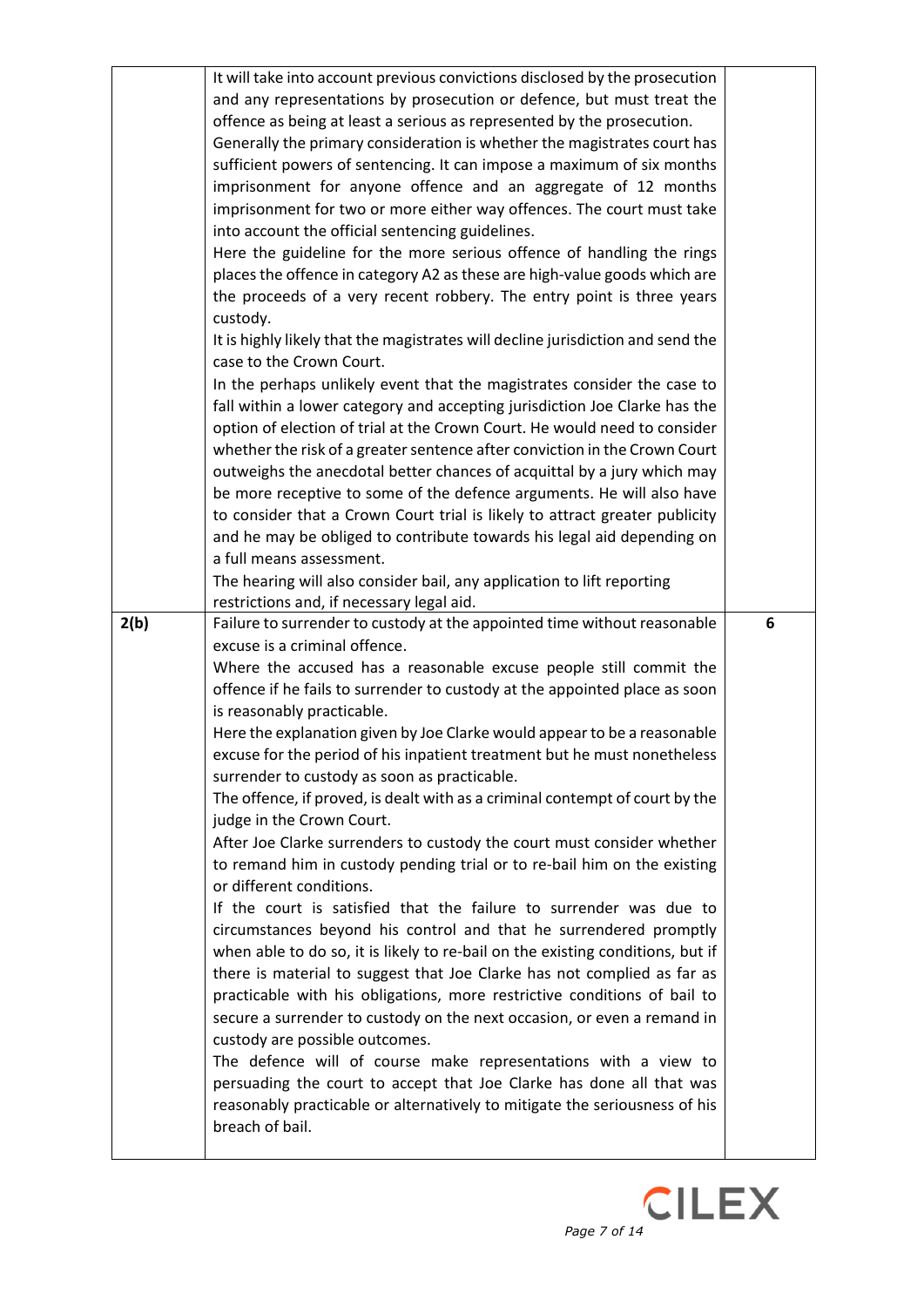| 2(c) | There is clearly no likelihood of securing her attendance in person, unless  | $\overline{\mathbf{z}}$ |
|------|------------------------------------------------------------------------------|-------------------------|
|      | she is willing and able to leave the cruise liner and return to England for  |                         |
|      | the purpose. A witness summons would be ineffective as she is outside        |                         |
|      | the jurisdiction.                                                            |                         |
|      | The court may be prepared to allow her to give evidence remotely by          |                         |
|      | video link if this is practicable.                                           |                         |
|      | Her evidence could also be admitted as hearsay. Ideally she should           |                         |
|      | produce a formal witness statement, but secondary evidence or a more         |                         |
|      | informal document can in principle be admitted as hearsay.                   |                         |
|      | Hearsay can be admitted with the consent of all parties, although in this    |                         |
|      | case it is unlikely that the prosecution would consent.                      |                         |
|      | It is also admissible pursuant to s 116 (2) (c) Criminal Justice Act 2003 on |                         |
|      | the basis that the proposed witness is outside the United Kingdom and        |                         |
|      | it is not reasonably practicable to secure her attendance                    |                         |
| 2(d) | You have an overriding duty to the court not to mislead it or be party to    | 5                       |
|      | it being misled by another (s 1.4 SRA Code of Conduct) and to conduct        |                         |
|      | proceedings fairly and not to tamper with evidence or pb party to            |                         |
|      | production of false evidence (s 2.1 and 2.2).                                |                         |
|      | Dominic Price is clearly not a witness of truth. He would be committing      |                         |
|      | perjury if he gave evidence on behalf of Joe Clarke, and you would be in     |                         |
|      | breach of your duty in allowing him to do so.                                |                         |
|      | If Joe Clarke were to insist on using Dominic Price as a witness, you would  |                         |
|      | have to withdraw from the case.                                              |                         |
|      | If Joe Clarke accepts that he cannot use this evidence you can continue      |                         |
|      | to act for him and your duty of confidentiality him means that you are       |                         |
|      | not required to disclose the situation to any third party. Even if you       |                         |
|      | withdraw from the case you must do so in a way which safeguards client       |                         |
|      | confidentiality.                                                             |                         |
|      | <b>Question 2 Total:</b>                                                     | 27 marks                |

| <b>Question</b><br><b>Number</b> | <b>Suggested Points for Responses</b>                                                                                                       | <b>Max</b><br><b>Marks</b> |
|----------------------------------|---------------------------------------------------------------------------------------------------------------------------------------------|----------------------------|
| 3(a)                             | Nature of the defence:                                                                                                                      | 8                          |
|                                  | Count One (rings)                                                                                                                           |                            |
|                                  | Alibi                                                                                                                                       |                            |
|                                  | Mistaken Identity                                                                                                                           |                            |
|                                  | Count Two (motorbike)                                                                                                                       |                            |
|                                  | Absence of mens rea (dishonesty)                                                                                                            |                            |
|                                  | The matters of fact on which you take issue with the prosecutor and why.                                                                    |                            |
|                                  | That I was the person who received proceeds of a robbery at<br>Drummond St car park and pawned such proceeds at Cashmachine,<br>Birmingham. |                            |
|                                  |                                                                                                                                             |                            |

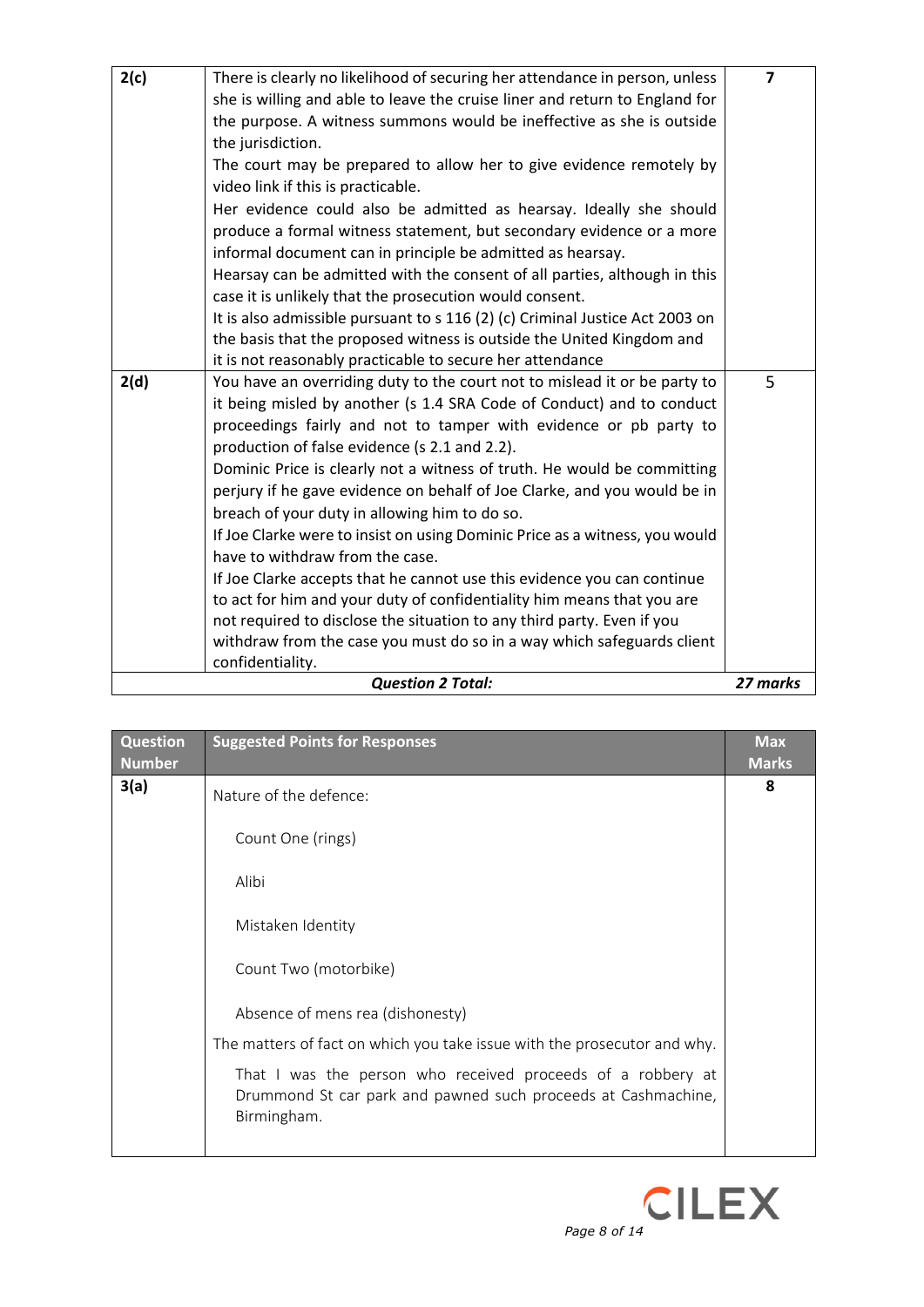|      | Because this is mistaken identity. I have an alibi for the event at the car<br>park. I spent the whole day, including the relevant time, with a<br>girlfriend.<br>That the cash found in my flat represented the funds received by<br>pawning the rings.<br>Because this money belonged to a friend for whom I was looking after<br>it.<br>Set out particulars of the matters of fact on which you intend to rely for<br>the purposes of your defence;<br>Only the above, and the alibi set out below.<br>Indicate any point of law that you wish to take, including any point about<br>the admissibility of evidence or about abuse of process, and any authority<br>relied on;<br>Whether the VIPER procedure was conducted fairly and lawfully in the<br>absence of any representative of the defendant<br>and<br>Particulars of alibi witness: |    |
|------|----------------------------------------------------------------------------------------------------------------------------------------------------------------------------------------------------------------------------------------------------------------------------------------------------------------------------------------------------------------------------------------------------------------------------------------------------------------------------------------------------------------------------------------------------------------------------------------------------------------------------------------------------------------------------------------------------------------------------------------------------------------------------------------------------------------------------------------------------|----|
|      | Kate Ehiogu, c/o Jacaranda Princess; DoB 23/06/1998                                                                                                                                                                                                                                                                                                                                                                                                                                                                                                                                                                                                                                                                                                                                                                                                |    |
|      |                                                                                                                                                                                                                                                                                                                                                                                                                                                                                                                                                                                                                                                                                                                                                                                                                                                    |    |
| 3(b) | Generally the prosecution has the legal and evidential burden, to<br>the criminal standard. The jury must be satisfied so that they are<br>sure that all the elements of the offence are complete and that<br>the defendant is guilty.                                                                                                                                                                                                                                                                                                                                                                                                                                                                                                                                                                                                             | 14 |
|      | In the circumstances of this case the prosecution must prove that<br>Joe Clarke dishonestly received stolen goods.                                                                                                                                                                                                                                                                                                                                                                                                                                                                                                                                                                                                                                                                                                                                 |    |
|      | In relation to the first count relating to the rings, there is no doubt<br>that the rings were stolen and it is an irresistible inference that<br>the person who took possession of them and received them from<br>the thief in the Drummond Street car park did so dishonestly. The<br>issue is whether that person was Joe Clarke.                                                                                                                                                                                                                                                                                                                                                                                                                                                                                                               |    |
|      | In relation to the second count relating to the motorcycle there is<br>no doubt that Joe Clarke received the item and it was in fact<br>stolen, but the issue is whether the prosecution can prove<br>dishonesty.                                                                                                                                                                                                                                                                                                                                                                                                                                                                                                                                                                                                                                  |    |
|      | As Joe Clarke gave a no comment interview without giving a<br>written statement the prosecution may seek to invite the jury to<br>draw adverse inferences from his silence interview pursuant to s<br>34 Criminal Justice and Public Order Act 1994. This only applies to                                                                                                                                                                                                                                                                                                                                                                                                                                                                                                                                                                          |    |

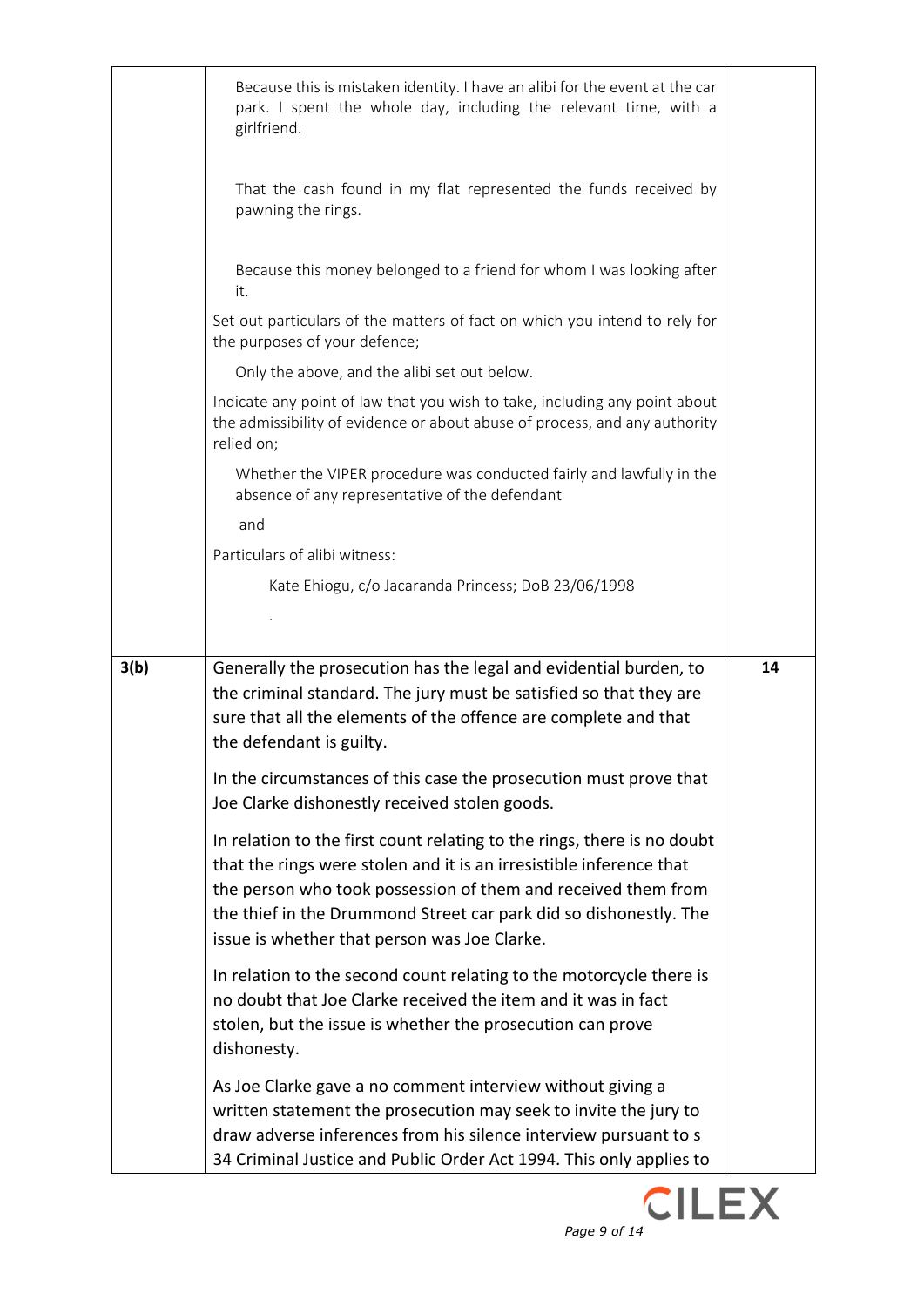facts which he could be expected to mention in interview but these would include his alibi, his explanation for the presence of the cash and his explanation for his possession of the motorbike.

In relation to the count relating to the rings the evidence available to the prosecution is

- The identification evidence; as this is disputed the judge will have to give a Turnbull the direction to the jury pointing out that the capacity to effectively identify other human beings is fallible and that an honest and convincing witness may be mistaken. The direction should also comment appropriately on any circumstances relating to the strength or otherwise of the evidence, including the conditions in which the witness observed the alleged offender, including the length of time, lighting and other conditions and any factor which might lead to the witness recalling the incident. If the evidence, having regard to this guidance, can be seen as strong, it can be taken into account in the usual way, but it is weak, the jury should be instructed to look for evidence which can support it. In this case the identification by the police officer following viewing of the CCTV footage essentially stands or falls on its own merits. The identification by the pawnshop manager is supported by the driving licence particulars.
- The evidence of Kevin Jones. He is no longer a co-accused and is a competent and compellable witness for the prosecution. If accepted his evidence is fairly conclusive. The defence will need to seek to undermine this evidence by alleging that he is not a witness of truth as he is motivated by animosity towards Joe Clarke and is wrongly implicating him in order to protect another and/or in order to inflict harm on Joe Clarke as a result of their previous animosity.
- Generally the prosecution has the legal and evidential burden, to the criminal standard. The jury must be satisfied so that they are sure that all the elements of the offence are complete and that the defendant is guilty.
- In the circumstances of this case the prosecution must prove that Joe Clarke dishonestly received stolen goods.
- In relation to the first count relating to the rings, there is no doubt that the rings were stolen and it is an irresistible inference that the person who took possession of them and received them from the thief in the Drummond Street

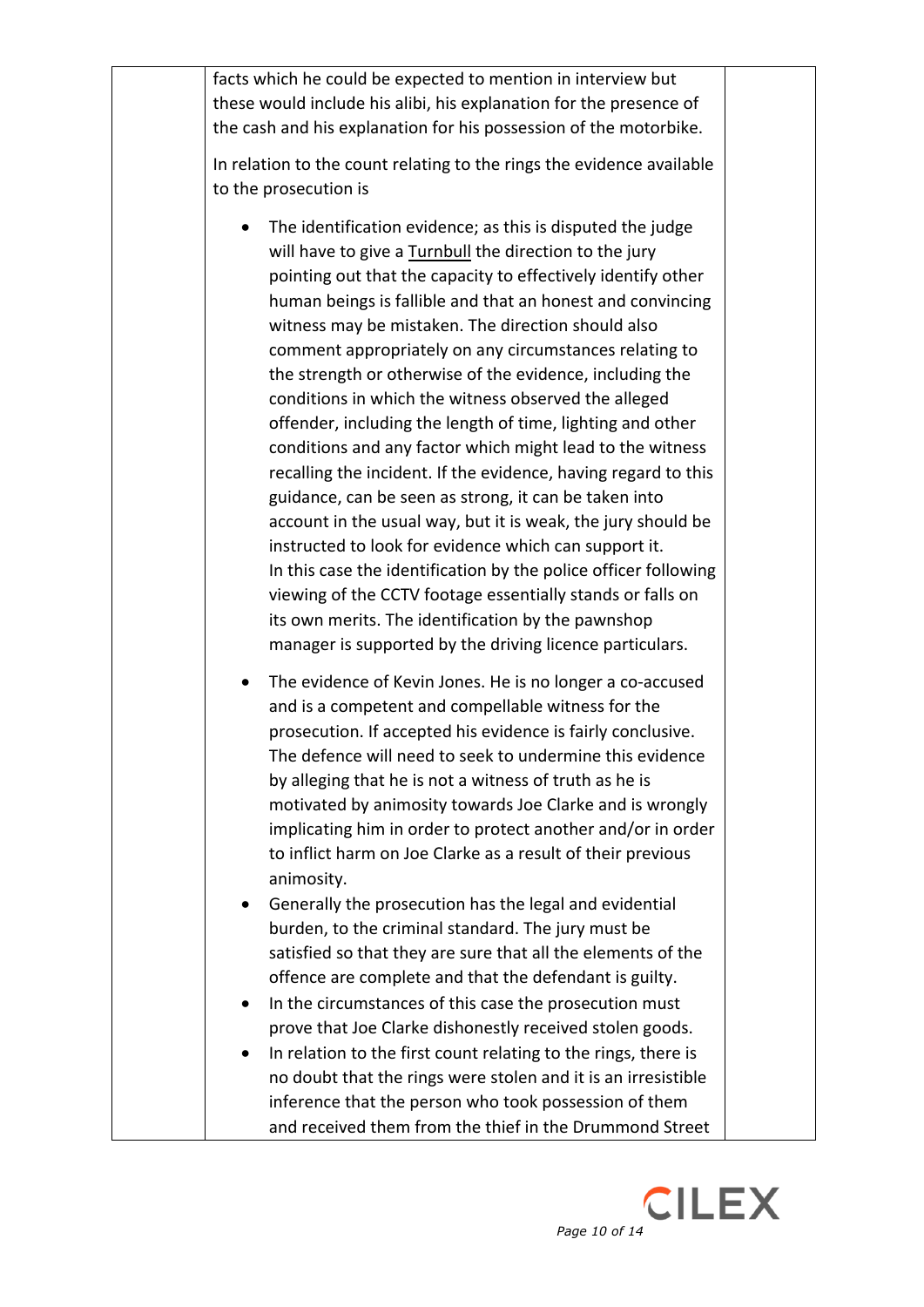car park did so dishonestly. The issue is whether that person was Joe Clarke. • In relation to the second count relating to the motorcycle there is no doubt that Joe Clarke received the item and it was in fact stolen, but the issue is whether the prosecution can prove dishonesty. • As Joe Clarke gave a no comment interview without giving a written statement the prosecution may seek to invite the jury to draw adverse inferences from his silence interview pursuant to s 34 Criminal Justice and Public Order Act 1994. This only applies to facts which he could be expected to mention in interview but these would include his alibi, his explanation for the presence of the cash and his explanation for his possession of the motorbike. • In relation to the count relating to the rings the evidence available to the prosecution is • The identification evidence; as this is disputed the judge will have to give a Turnbull the direction to the jury pointing out that the capacity to effectively identify other human beings is fallible and that an honest and convincing witness may be mistaken. The direction should also comment appropriately on any circumstances relating to the strength or otherwise of the evidence, including the conditions in which the witness observed the alleged offender, including the length of time, lighting and other conditions and any factor which might lead to the witness recalling the incident. If the evidence, having regard to this guidance, can be seen as strong, it can be taken into account in the usual way, but it is weak, the jury should be instructed to look for evidence which can support it. In this case the identification by the police officer following viewing of the CCTV footage essentially stands or falls on its own merits. The identification by the pawnshop manager is supported by the driving licence particulars. The evidence of Kevin Jones. He is no longer a co-accused and is a competent and compellable witness for the prosecution. If accepted his evidence is fairly conclusive. The defence will need to seek to undermine this evidence by alleging that he is not a witness of truth as he is motivated by animosity towards Joe Clarke and is wrongly implicating him in order to protect another and/or in order to inflict harm on Joe Clarke as a result of their previous animosity. • In doing so the defence potentially opens up Joe Clarke's previous bad character. In turn, on the assumption that

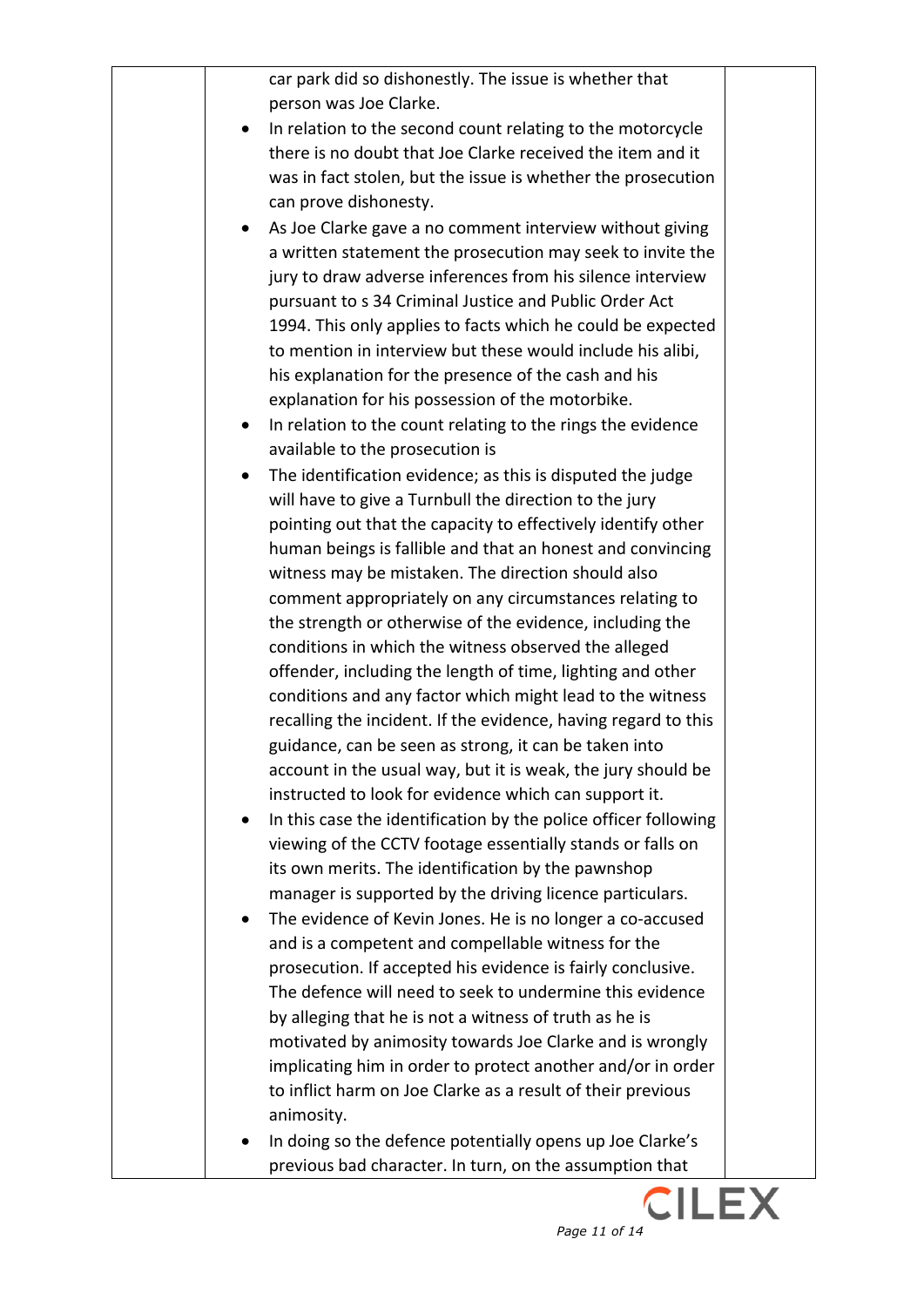| <b>Question 3 Total:</b>                                                                                                                                                                                                                                                                                                                                                                                                                                                                                                                                                                                                                                                                                                                                                                | 22 marks |
|-----------------------------------------------------------------------------------------------------------------------------------------------------------------------------------------------------------------------------------------------------------------------------------------------------------------------------------------------------------------------------------------------------------------------------------------------------------------------------------------------------------------------------------------------------------------------------------------------------------------------------------------------------------------------------------------------------------------------------------------------------------------------------------------|----------|
| No point can be taken on the search $-$ consent is not<br>necessary: s 18 and 32 Police and Criminal Evidence Act<br>1984.                                                                                                                                                                                                                                                                                                                                                                                                                                                                                                                                                                                                                                                              |          |
| order to avoid further adverse inferences from silence at<br>trial, and in order to seek to raise a doubt in the mind of<br>the jury as to matters such as the provenance of the cash<br>found in the flat, the loss of his driving licence and the<br>circumstances in which he came into possession of the<br>motorbike.                                                                                                                                                                                                                                                                                                                                                                                                                                                              |          |
| discussed previously. However, she does not provide an<br>alibi for the entire period, and the prosecution are entitled<br>to cast doubt on whether the period of absence she refers<br>to could include the time of the incident at the car park.<br>While the defence does not bear the burden of proof, it is<br>likely that the defendant will have to give evidence in                                                                                                                                                                                                                                                                                                                                                                                                             |          |
| from the absence of explanation in interview.<br>Joe Clarke has an alibi which on the face of it covers the<br>period when he is alleged to have been receiving the<br>stolen property in the Drummond Street car park. The<br>evidence of Kate Elias is admissible for this purpose as                                                                                                                                                                                                                                                                                                                                                                                                                                                                                                 |          |
| The prosecution may seek to rely on recent possession as<br>discussed in Abramovitch (1914).<br>The prosecution may also rely on an adverse inference                                                                                                                                                                                                                                                                                                                                                                                                                                                                                                                                                                                                                                   |          |
| issue. The prosecution are unlikely to have sought to put<br>the bad character of Joe Clarke in issue is relevant to a<br>matter between defence and prosecution as his previous<br>convictions are not for offences of dishonesty and<br>therefore do not disclose any propensity in that respect.<br>The cash found in the flat. The prosecution will rely upon<br>the coincidence of the amount of cash being the same as<br>that obtained by pawning the rings, and on the name<br>Kevin on the envelope. This is essentially circumstantial<br>evidence, but is likely to carry weight unless effectively<br>rebutted by cogent evidence that he cash did indeed<br>belong to a friend as Joe Clarke has indicated.<br>Evidence in relation to the count relating to the motorbike |          |
| Kevin Jones is also a bad character, that can also be put in                                                                                                                                                                                                                                                                                                                                                                                                                                                                                                                                                                                                                                                                                                                            |          |

| <b>Question</b><br><b>Number</b> | <b>Suggested Points for Responses</b>                                                                                             | <b>Max</b><br><b>Marks</b> |
|----------------------------------|-----------------------------------------------------------------------------------------------------------------------------------|----------------------------|
| 4(a)                             | Marla Brathwaite will need to make an application for a representation<br>order online to the Legal Aid Agency using CRM14 eForm. | 5                          |

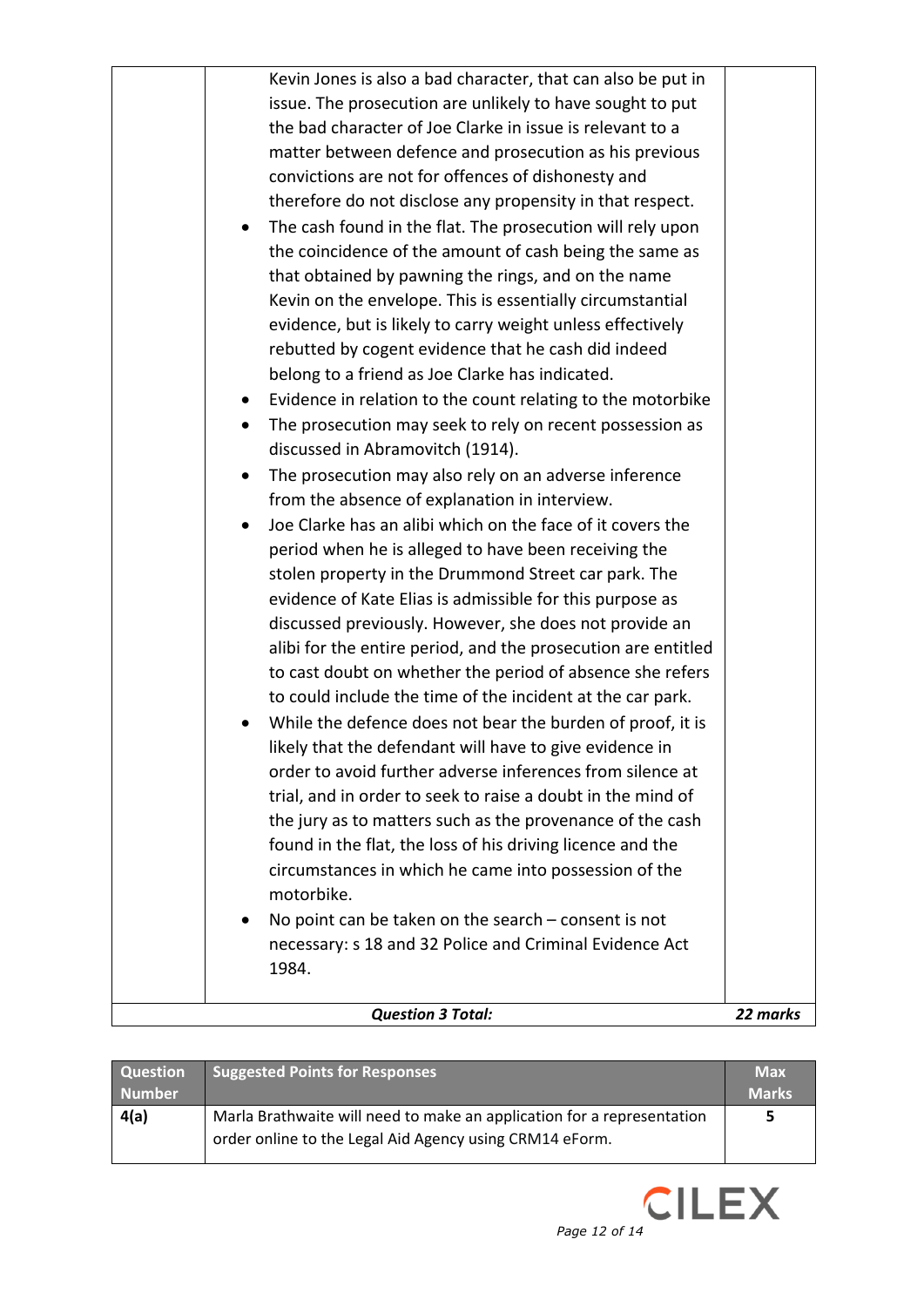|      | Universal Credit is a passporting benefit so she will automatically satisfy                                                                                                                                                                                                                                                                                                                                                                                                                                |                         |
|------|------------------------------------------------------------------------------------------------------------------------------------------------------------------------------------------------------------------------------------------------------------------------------------------------------------------------------------------------------------------------------------------------------------------------------------------------------------------------------------------------------------|-------------------------|
|      | the means test.                                                                                                                                                                                                                                                                                                                                                                                                                                                                                            |                         |
|      | As the case is proceeding in the magistrates court she will need to<br>satisfy the merits test that is in the interests of justice for legal aid to be<br>granted.                                                                                                                                                                                                                                                                                                                                         |                         |
|      | As Marla Brathwaite is of previous good character and is applying to join<br>the Royal Navy relevant factors will include loss of reputation and<br>potential loss of employment together with the possibility of a custodial<br>sentence, although this in itself is of relatively little weight.                                                                                                                                                                                                         |                         |
|      | There is a defence (self-defence).                                                                                                                                                                                                                                                                                                                                                                                                                                                                         |                         |
|      | Other criteria such as complexity inability to comprehend proceedings<br>and the need for cross-examination of vulnerable witnesses appear less<br>relevant.                                                                                                                                                                                                                                                                                                                                               |                         |
| 4(b) | The defence bears the evidential burden of making self defence a live<br>issue. In practice this merely means a credible assertion.                                                                                                                                                                                                                                                                                                                                                                        | 6                       |
|      | The burden of proof then shifts to the prosecution to establish to the<br>criminal standard that the defendant was not acting in self defence.                                                                                                                                                                                                                                                                                                                                                             |                         |
|      | A person acts in self defence if he reacts to a situation as he honestly<br>believes it to be and the degree of force used in self defence is<br>reasonable having regard to the circumstances which the defendant<br>honestly believed to exist: Williams (Gladstone) (1987)                                                                                                                                                                                                                              |                         |
| 4(c) | The offence appears to fall within category B2 or B3. The culpability<br>certainly appears to be medium as a weapon was used there is no<br>suggestion of premeditation. The materials are not clear as to the extent<br>of the harm but a broken nose is relatively significant particularly in the<br>case of a female for cosmetic reasons.<br>There will be no discount for a guilty plea. The starting point for an                                                                                   | $\overline{\mathbf{z}}$ |
|      | offence in category B2 is 36 weeks custody but with a range including a<br>high level community order and for category B3 the starting point is a<br>high level community order but the range includes custody.                                                                                                                                                                                                                                                                                            |                         |
|      | Mitigation should therefore be directed to persuading the court not to<br>impose a custodial sentence, or to suspend that sentence if the court is<br>persuaded that the custody threshold has been crossed.                                                                                                                                                                                                                                                                                               |                         |
|      | The presentence report suggests that there is genuine remorse, and this<br>should be stressed. The loss of good character should also be stressed as<br>should the frustration of her career ambition to join the Royal Navy.<br>Given the assessment in the presentence report that she is of low risk of<br>reoffending, it can be argued that a custodial sentence will not assisted<br>her rehabilitation. A community order can include targeted interventions<br>to address anger management issues. |                         |
|      | Furthermore, Marla Brathwaite is currently caring to a substantial<br>extent for her mother and a disposal which prevents her from doing so                                                                                                                                                                                                                                                                                                                                                                |                         |